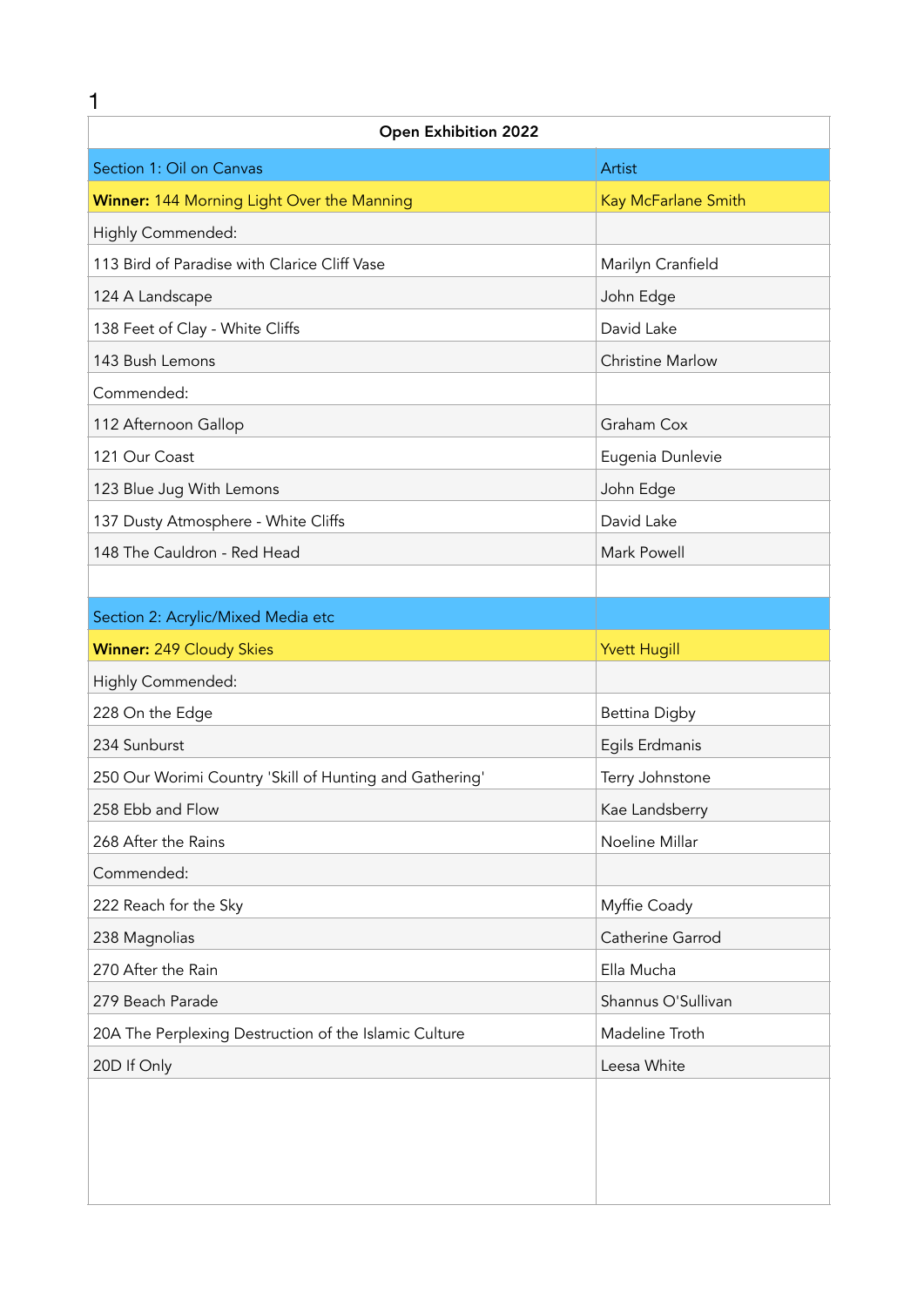| Section 3 - Pastel and Watercolour    |                        |
|---------------------------------------|------------------------|
| Winner: 351 In the Light              | <b>Roger Speaight</b>  |
| Highly Commended                      |                        |
| 325 "The Parliament" Magpies          | <b>Tracy Hughes</b>    |
| 327 Summer Thistles, Walcha           | Yvette Hugill          |
| 346 I'm Ready                         | <b>Christine Rands</b> |
| Commended                             |                        |
| 310 After the Tempest, One Mile Beach | Wayne Barry            |
| 322 The Girls                         | Glo Hill               |
| 334 Afternoon Light, Drut Road        | Christine Long         |
| 336 After the Storm, Lake Cathie      | Terri Maddock          |
| 352 Red River Gums, Forbes            | Pamela Delves Thomson  |
|                                       |                        |
| Section 4 - Drawing and Printmaking   |                        |
| <b>Winner: 407 Dreamtime</b>          | <b>Bernice Daher</b>   |
| Highly Commended                      |                        |
| 401 Romeo                             | Pat Barry              |
| 404 Grey Gum                          | Sue Burrows            |
| Commended                             |                        |
| 412 Helen                             | Pam Dunne              |
| 417 Magpie                            | Susie Oldfield         |
|                                       |                        |
| Section 5 - Best Small Painting       |                        |
| Winner: 537 Quirindi Creek            | <b>Noeline Millar</b>  |
| <b>Highly Commended</b>               |                        |
| 509 The Corner, One Mile Beach        | Wayne Barry            |
| 535 Mallacoota II                     | Kay McFarlane Smith    |
| Commended                             |                        |
| 513 Beneath the Sea                   | Marina Bishop          |
| 534 Mallacoota 1                      | Kay McFarlane Smith    |
| 550 Green Apples                      | Margaret Stockdale     |
| 552 Clara                             | Margaret Stockdale     |
| 553 Picnic at Hanging Rock            | Madeline Szymanski     |
|                                       |                        |